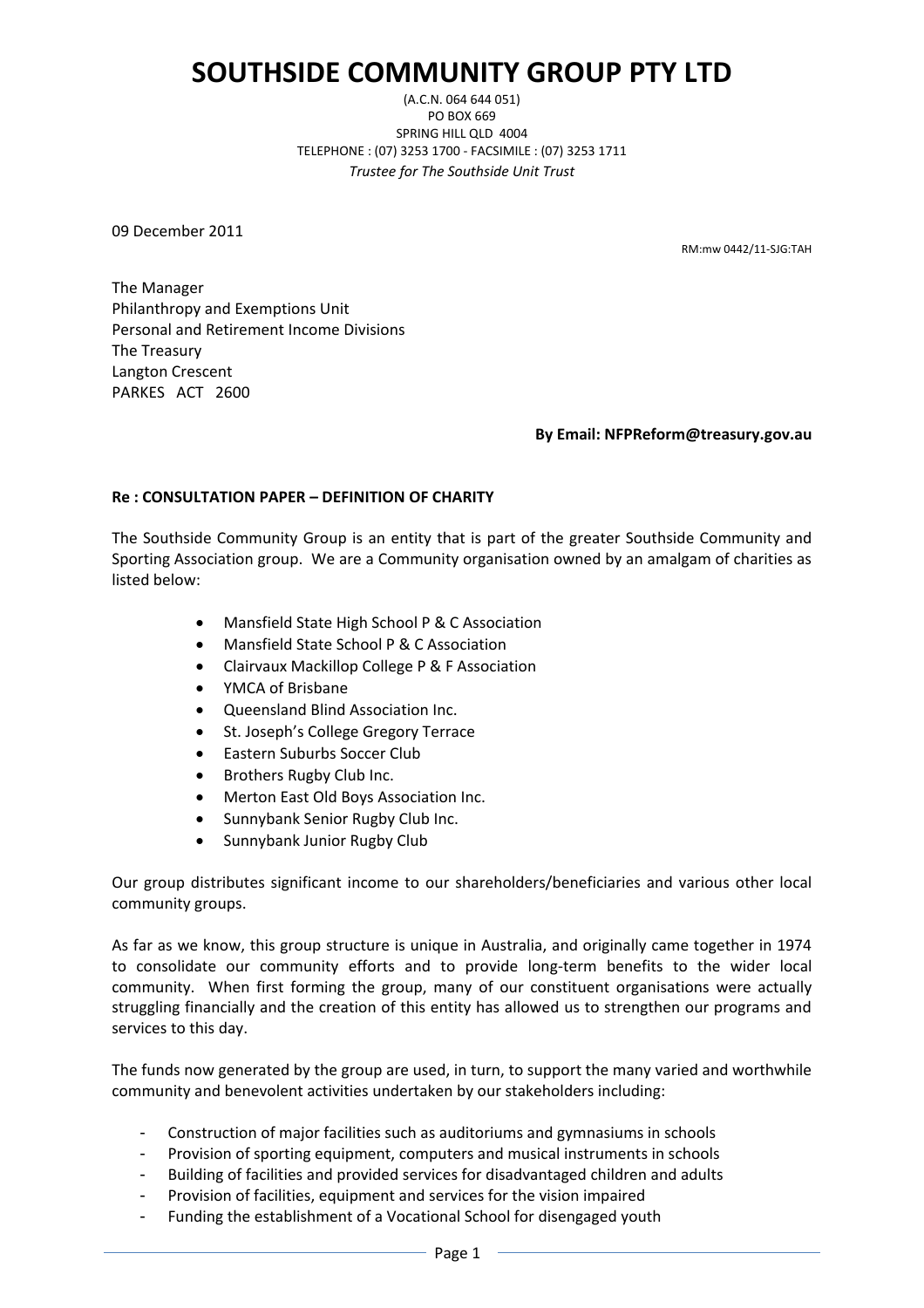- Assisting in providing 200,000 free breakfasts a year to children in need
- Supporting the provision of Affordable Housing
- Providing sporting facilities and equipment for the wider community
- Helping provide 15,000 Meals for homeless youth a year

In addition to the support of unitholders, the Southside group has a very broad reach and provides further annual financial and in-kind support to many other organisations and community groups:

- Mt Gravatt Bowls Club Operational funding and construction of all-weather Bowls greens
- Mt Gravatt Australian Football Club Inc. Field Maintenance, line marking, new car parking and new dressing rooms
- Mt Gravatt Hawks Soccer Club Inc. Field Maintenance and line marking

Over the last 12 months alone, further additional financial support has also been provided to:

| <b>Access Outreach Street Vans</b>                                    | Leukaemia Foundation                                                   |
|-----------------------------------------------------------------------|------------------------------------------------------------------------|
| Asia Minor Historical Association<br>$\overline{\phantom{a}}$         | Diabetes Queensland Australia<br>$\overline{a}$                        |
| Australian Red Cross - Sunnybank Branch                               | Australian Men's Prostate<br>$\overline{\phantom{0}}$<br>Cancer        |
|                                                                       | <b>Research Foundation</b>                                             |
| Brisbane Eagles Lacrosse Club                                         | <b>Beyond Blue</b><br>$\overline{\phantom{0}}$                         |
| <b>Brisbane Family Daycare Scheme</b><br>$\qquad \qquad \blacksquare$ | Jeans For Genes<br>$\overline{\phantom{a}}$                            |
| C&K Mt Gravatt Kindergarten<br>$\overline{\phantom{0}}$               | Cancer Research (Daffodil Day)<br>$\overline{a}$                       |
| Club Camcorder                                                        | Lions Xmas Appeal<br>$\overline{a}$                                    |
| <b>Comets Netball Club</b><br>$\overline{\phantom{0}}$                | <b>Premiers Disaster Relief Appeal</b><br>$\overline{\phantom{0}}$     |
| Holland Park State School Chaplaincy                                  | Christchurch Disaster Appeal<br>$\qquad \qquad \blacksquare$           |
| Committee                                                             |                                                                        |
| Kyabra Street Community Gardens Group                                 | <b>Qld Police Charity Ribbons</b><br>$\overline{\phantom{0}}$          |
| <b>Macgregor Netball Association</b><br>$\overline{\phantom{a}}$      | <b>National Heart Foundation</b><br>$\overline{\phantom{0}}$           |
| Macgregor Souths Cricket Club<br>$\qquad \qquad \blacksquare$         | <b>Access Outreach Australia</b><br>$\overline{a}$                     |
| Moorooka<br>Neighbourhood<br>Watch                                    | St Bernards Outside School Hours Care<br>$\overline{\phantom{0}}$      |
| Association                                                           |                                                                        |
| Mott Park Kindergarten Association Inc                                | St Joachim's Outside School Hours<br>$\overline{\phantom{a}}$          |
|                                                                       | Care                                                                   |
| Mt Gravatt Garden Club                                                | Sunnybank Anglican Outside School<br>$\overline{\phantom{a}}$          |
|                                                                       | <b>Hours Care</b>                                                      |
| Mt Gravatt Junior AFL Club<br>$\overline{\phantom{a}}$                | Sunnybank Contract Bridge Club<br>$\overline{\phantom{0}}$             |
| Mt Gravatt Men's Shed<br>$\frac{1}{2}$                                | Sunnybank Swimming Club<br>$\overline{a}$                              |
| Mt Gravatt Youth & Recreation Club Inc                                | The Brisbane Orchid Society<br>$\overline{\phantom{0}}$                |
| Older People Speak Out                                                | <b>The</b><br>Lower<br>Sunnybank<br>Hills<br>$\overline{a}$            |
|                                                                       | Neighbourhood Watch                                                    |
| Our Lady of Lourdes Outside School Hours                              | The<br>Plains<br>Retirement<br>Residents<br>$\overline{\phantom{0}}$   |
| Care                                                                  | Committee                                                              |
| Pink Allstars Netball Club Inc                                        | P&C<br>Warrigal Road State<br>School<br>$\overline{\phantom{a}}$       |
|                                                                       | Association                                                            |
| Probus Club of Holland Park Central                                   | Wishart North Neighbourhood Watch                                      |
|                                                                       | Association                                                            |
| <b>QEII Track Club</b>                                                | Southern<br>Suburbs<br><b>Branch</b><br>of<br>$\overline{\phantom{a}}$ |
|                                                                       | <b>Genealogical Society</b>                                            |

As you can clearly see, the activities of the Southside Community Group has not only strengthened and improved the capabilities of the Group stakeholders, but also strengthens the local community as a whole. These programs and activities are crucial to a large proporation of the local community, with the financial assistance to all parties since 1994 totalling in excess of \$16.4 Million.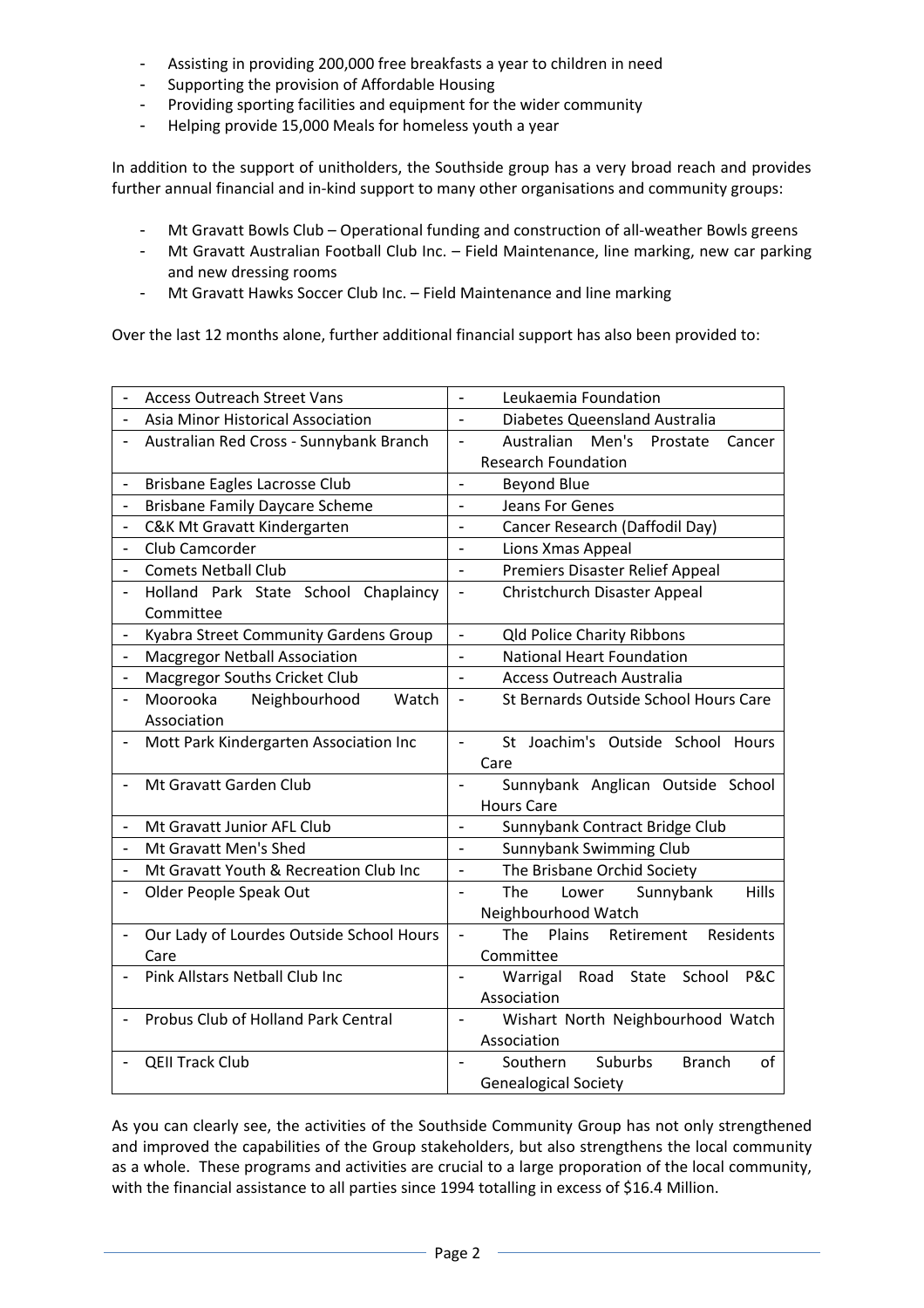## **Southside Submission**

Our Submission primarily focuses on consultation question 14. *"Is any further clarification required in the definition of the types of legal entity which can be used to operate a charity?".*

As you can see Southside is quite unique in that it is a Unit Trust.

Typically the Unit Trust is used in private enterprise.

However, in the Southside case the unitholders are "charities or other not-for-profits".

Therefore, the question is should Southside be afforded the same benefits that charities are afforded?

We believe that it should be and that as 100% of the income and capital earned by Southside is gifted to the community by way of Grant or alternatively, returned to each of its unitholders who are "charities or other not-for-profits" as listed above then it should be able to obtain the same benefits.

Certainly, Southside agrees that where earnings that are not applied to altruistic purposes accrue in a Unit Trust then they should be taxed.

However, where 100% of that income is used for altruistic purposes then Southside should be afforded the same benefits as a charity.

Alternatively, if it is not afforded the same benefits, then the status quo should be maintained.

Currently, a Trust which fully distributes its income is not taxed.

Therefore, the Trust (it only holds property it does not carry on any trading) passing 100% of its income to its unitholders.

It lodges tax returns but as there is no retained income it pays no tax. The responsibility for paying income tax falls on its unitholders.

As each of the unitholders are "charities or other not-for-profits" they are not required to lodge income tax returns or are exempt from income tax.

If there were to be changes where Southside was to be taxed because of changes triggered under this consultation paper or under the proposals set out in the Treasury's *"better targeting of not-forprofit tax concessions"* that may destroy any benfit Southside can deliver to it's community.

We believe that any changes that saw Southside being taxed could cause several issues that would be significantly detrimental to NFP groups and the sector as a whole including:

- The potential for errors and missed offsets;
- Cash flow issues; and
- Costs and resources in setting up a new entity.

#### **Errors and Missed Offsets**

Many of the smaller not-for-profit organisations simply do not have the expertise, administrative systems and resources to adequately plan for and implement such a system. The majority relies on volunteer assistance from lay persons and these positions often change relatively frequently.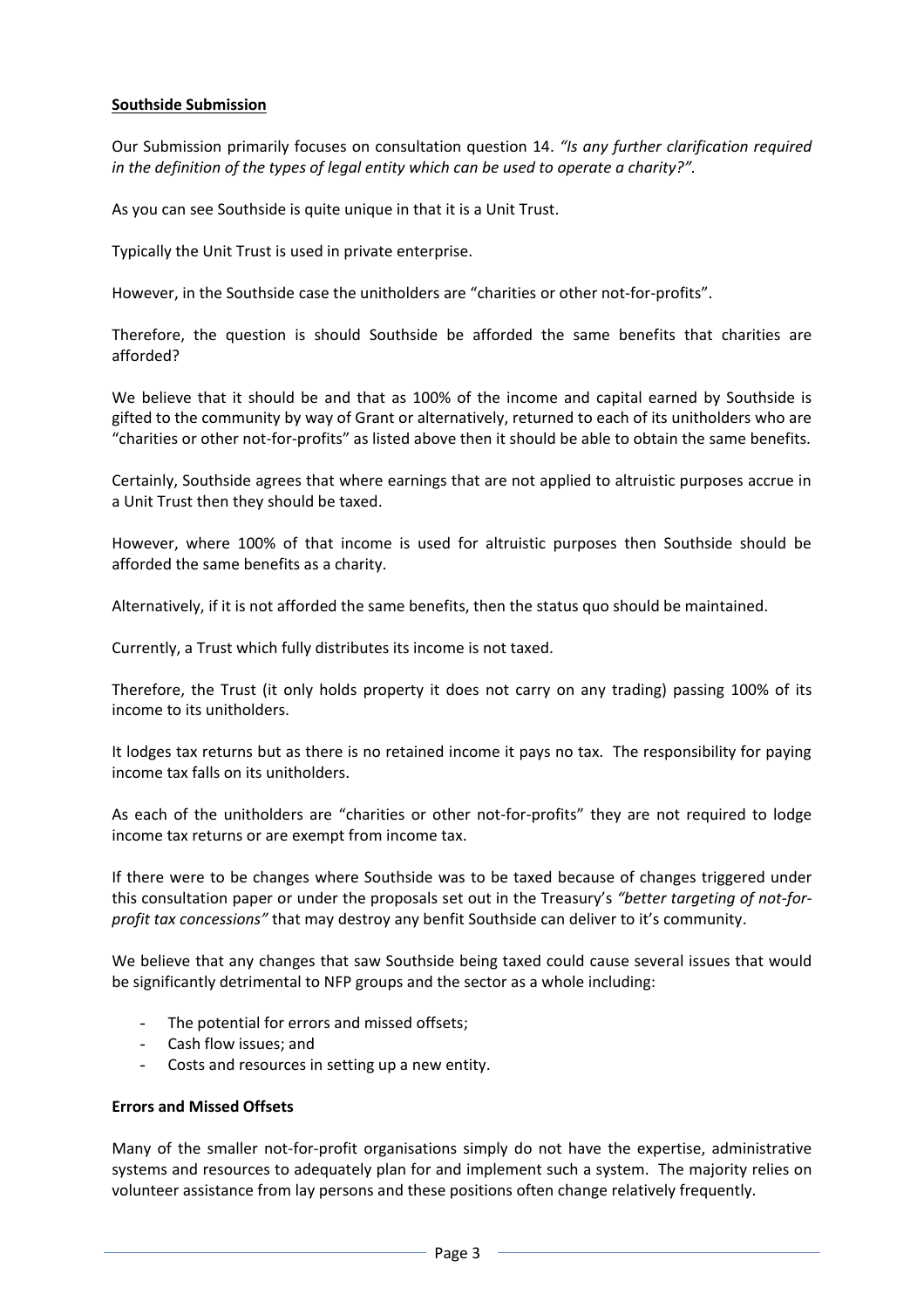There is therefore a high probability that many organizations, our unitholders, will then miss out on all or at least part of the offsets that could be rightfully claimed under the proposed models.

The overarching principle in all of these discussions should be to not hurt the NFP sector as further limiting funds and resources will restrict the benefit back to the local community. The flow on effect would then be an increasing demand for services and programs from Government.

#### **Cash Flow Issues**

It is understood that franking offsets can only be claimed at the end of the financial year. If this is confirmed, then the potential delay in receiving refunded offsets may cause considerable financial stress for many of the NFP organisations forced to comply with this system. Cash is often tight in charitable organisations, and the strength of balance sheets do not always allow for borrowings or overdrafts.

Many charities operate week to week, and any change to the flow of funds could seriously jeopardise the entire entity.

## **Costs and resources in setting up a new entity**

Placing operations and activities in a new entity requires considerable work and adds administrative complexity to many already-stretched charities. Tracking separate financials, board structures, meeting minutes etc., adds considerable expense, is a significant opportunity cost and drains human resources away from the primary goal of benefitting the community.

It should not be necessary to create new entities or organisational structures in order to adhere to the new NFP sector reforms.

## **Overarching Goal**

If the central purpose of the reforms is to ultimately permit continued financial support to charitable and benevolent purposes (as per the Word Investments case), then it should be in the best interests of Government to allow true NFP organisations to develop and grow in an environment of selfsustainability.

If this principle was adopted, embraced and encouraged by governments at all levels, predictable outcomes could materialize in the longer term so as to allow less dependency on all levels of government and external philanthropic funding sources.

Organisations cannot strategically plan and grow without sustainable and predictable revenue streams, and efficient ways in which to effectively manage their charitable enterprises.

If unfairly treated, NFP organisations could be penalized for their strategic endeavours in pursuing differing models of long term self-sustainability.

#### **Conclusion**

Treasury needs to be careful in not limiting the type of entity that a charity or not-for-profit enterprise can be conducted through. Any entity or structure where 100% of its income is used for altruistic purposes should receive all the same benefits as a charity.

In Southside's directors and volunteers receive no fees or other indirect benefits.

Notwithstanding, Southside's capital assets and income it has no employees.